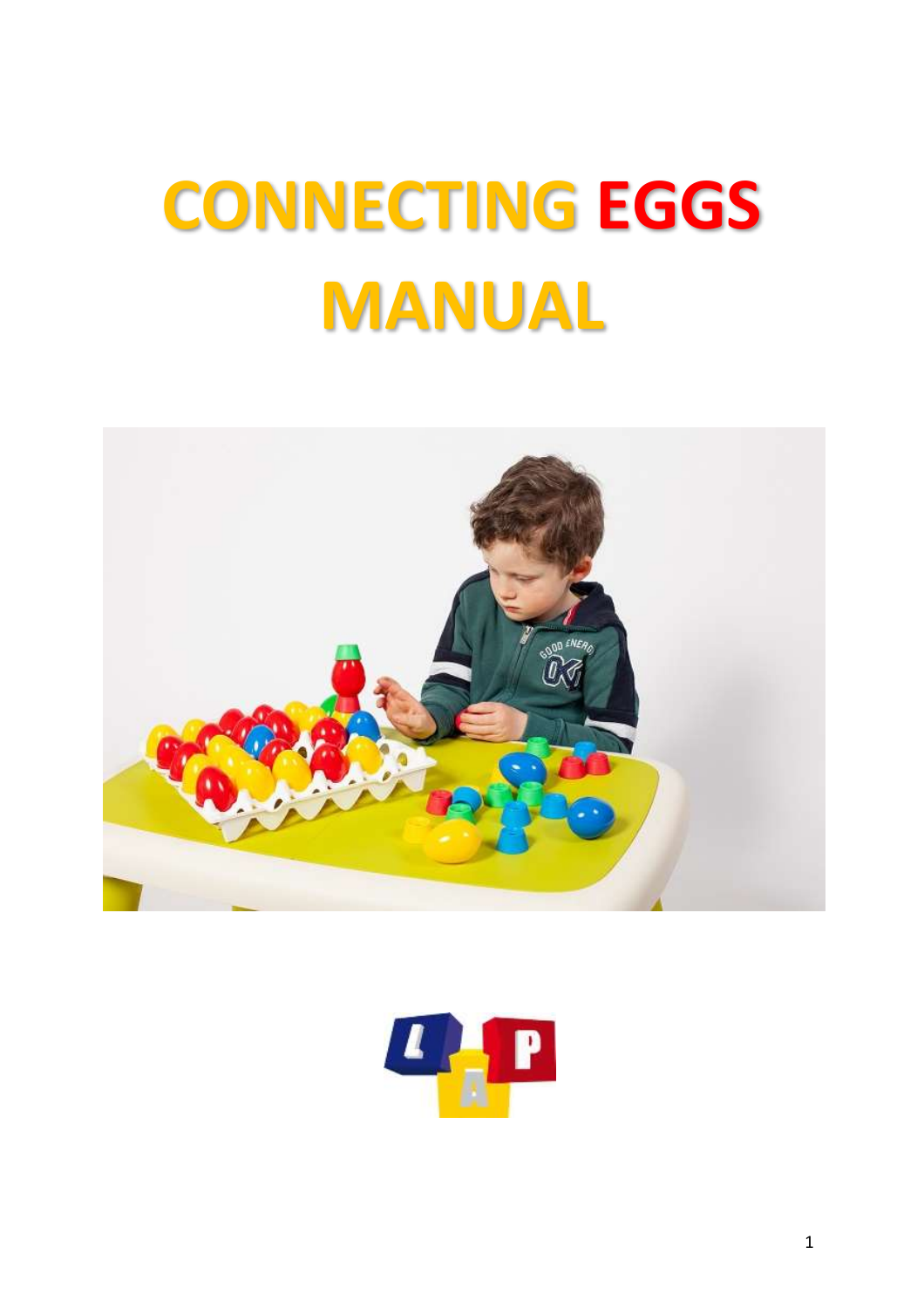# **INTRODUCTION**



Connecting eggs are a mathematical complement of the two logic eggs game, items 42125 and 42131. Thanks to the coloured connectors that allow to stack the eggs, this material allows children from 3 to 6 years old to make multiple and diversified activities:

- Sensory fine motor activities (manual abilities, observation...)

- Counting activities (from 1 to 10...)
- Construction and complement of the number
- Logic and reasoning activities (alternances, comparisons of qualitative criteria, board games…)
- Geometry activities (Topology, space perception, symmetry).
- Language activities (vocabulary, expression...)

On each sheet you find indication of:

- suitable age to make that activity
- educational goals
- what you need
- how to play
- eventual extensions proposed

This file is accessible by free download.

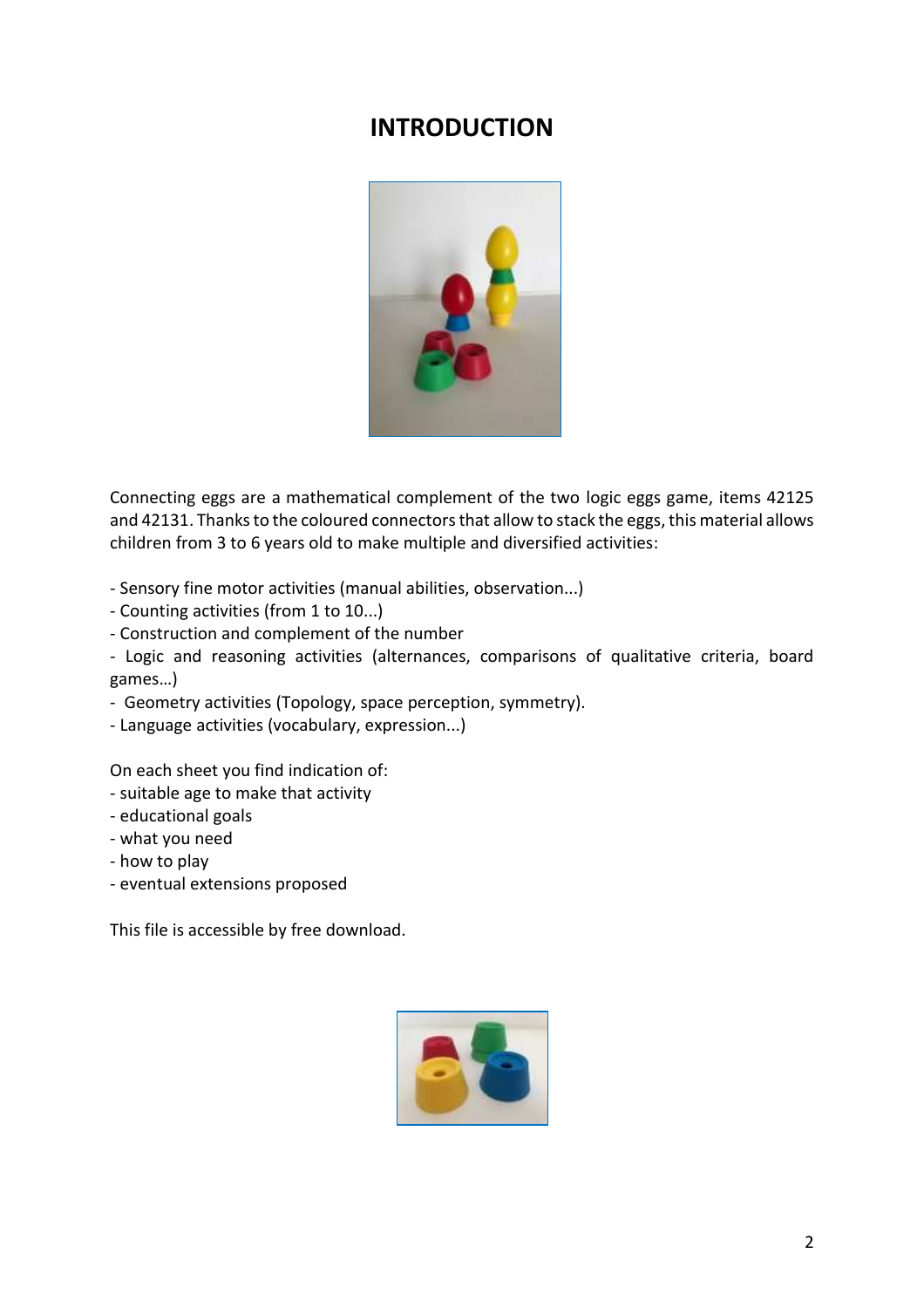# **SUMMARY**

| <b>INTRODUCTION</b>                                                                                                                                                                                                                                                                                                                                     |                                                                                                                                                    | p <sub>2</sub>                                                                      |
|---------------------------------------------------------------------------------------------------------------------------------------------------------------------------------------------------------------------------------------------------------------------------------------------------------------------------------------------------------|----------------------------------------------------------------------------------------------------------------------------------------------------|-------------------------------------------------------------------------------------|
| <b>SUMMARY</b>                                                                                                                                                                                                                                                                                                                                          |                                                                                                                                                    | p <sub>3</sub>                                                                      |
| THE ACTIVITIES                                                                                                                                                                                                                                                                                                                                          |                                                                                                                                                    |                                                                                     |
| <b>DISCOVERY ACTIVITIES</b>                                                                                                                                                                                                                                                                                                                             |                                                                                                                                                    |                                                                                     |
| Discovery of the material<br>$\blacksquare$                                                                                                                                                                                                                                                                                                             | SHEET N°1                                                                                                                                          | p 4                                                                                 |
| <b>SENSORY-FINE MOTOR ACTIVITIES</b>                                                                                                                                                                                                                                                                                                                    |                                                                                                                                                    |                                                                                     |
| Sorting by colour<br>$\mathcal{L}_{\mathcal{A}}$<br>Sorting by colour: sheet to print<br>$\mathcal{L}_{\mathcal{A}}$<br>Kim game<br>$\mathcal{L}_{\mathcal{A}}$<br>The intruder<br>$\mathcal{L}_{\mathcal{A}}$                                                                                                                                          | SHEET N °2<br>SHEET N°3<br>SHEET N° 4<br>SHEET N° 5                                                                                                | p 5<br>p <sub>6</sub><br>p 7<br>p 8                                                 |
| <b>MATHS ACTIVITIES</b>                                                                                                                                                                                                                                                                                                                                 |                                                                                                                                                    |                                                                                     |
| • Decreasing, increasing sizes<br>Sizes: sheet to print<br>$\blacksquare$<br>Alternations<br>$\blacksquare$<br>Alternations: sheet to print<br>a.<br>Complete up to 5 and 10<br>• The complement to 10<br>• The complement to 10: sheet to print<br>Sheet to print<br>П<br>Topology<br>п<br>Simmetry<br>$\blacksquare$<br>Tic-tac-toe<br>$\blacksquare$ | SHEET N°6<br>SHEET N°7<br>SHEET N°8<br>SHEET N°9<br>SHEET N°10<br>SHEET N°11<br>SHEET N°12<br>SHEET N°13<br>SHEET N°14<br>SHEET N°15<br>SHEET N°16 | p 9<br>p 10<br>p 11<br>p 12<br>p 13<br>p 14<br>P 15<br>P 16<br>P 17<br>p 18<br>p 19 |
| Board game: 5/5<br>п                                                                                                                                                                                                                                                                                                                                    | SHEET N°17                                                                                                                                         | p 20                                                                                |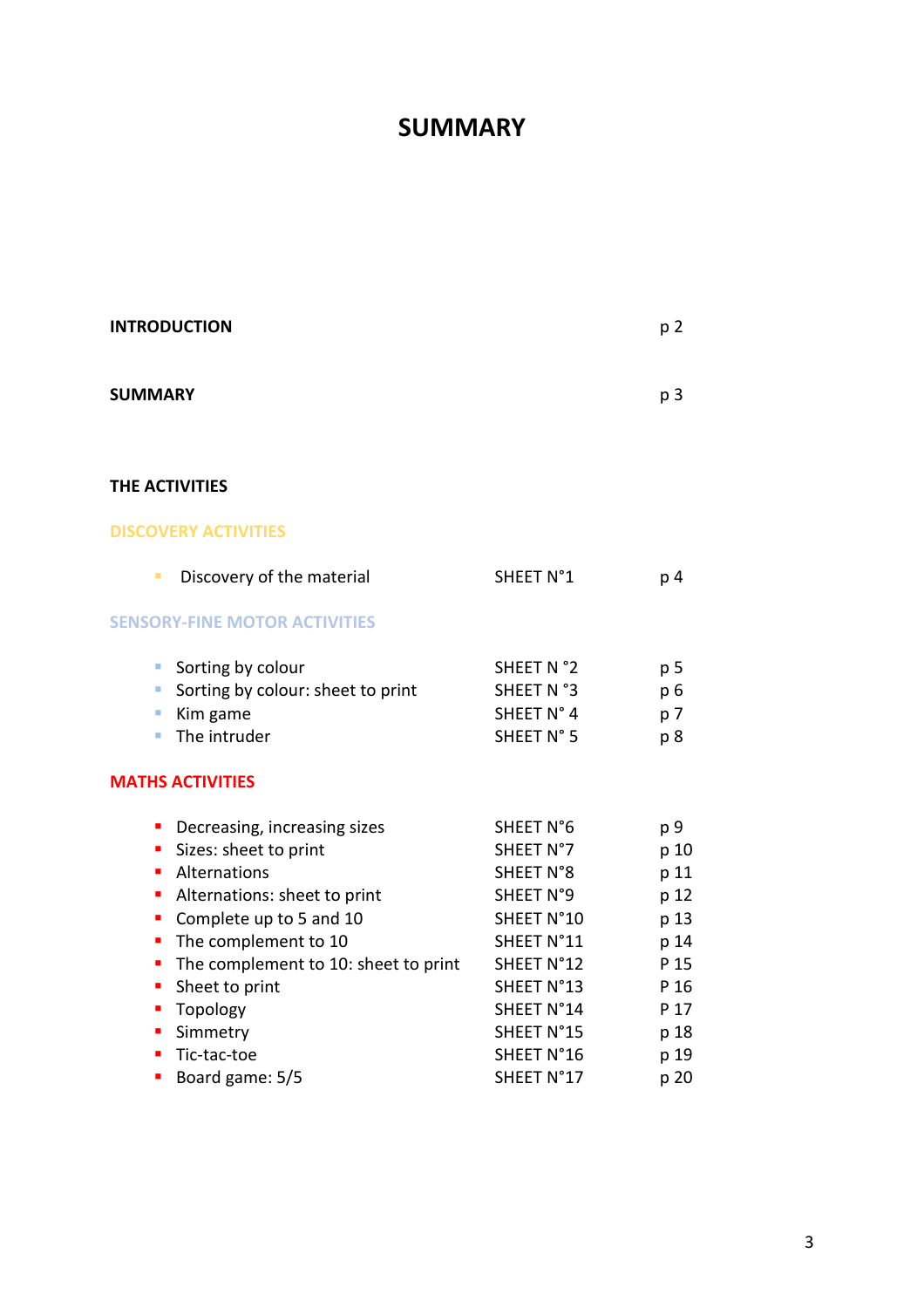## **DISCOVERY OF THE MATERIAL**



 $\bullet$  AGE From 3 years

**•** FDUCATIONAL GOALS Discover the material Practice the manual skills Language development

#### WHAT YOU NEED

Surprise children by preparing two baskets: one filled with eggs of assorted colours and the other with connectors in 4 colours.

# • HOW TO PLAY

In groups of 4 children

Let the children free manipulate the material without a precise instruction.

They will soon understand what the connectors are useful for.

Let the children stack the eggs: it's an exercise that requires manual precision to obtain a good balance of the eggs.

Compare the constructions of the different groups.

Ask each group to comment what they have done in order the learn to name the connectors and describe their realization. (Number and colours of the eggs and of the connectors).

"You cannot stack a large number of eggs without them falling": observe this with the children and tell them that this material may not be a construction game! What could it be used for? Let the children express themselves.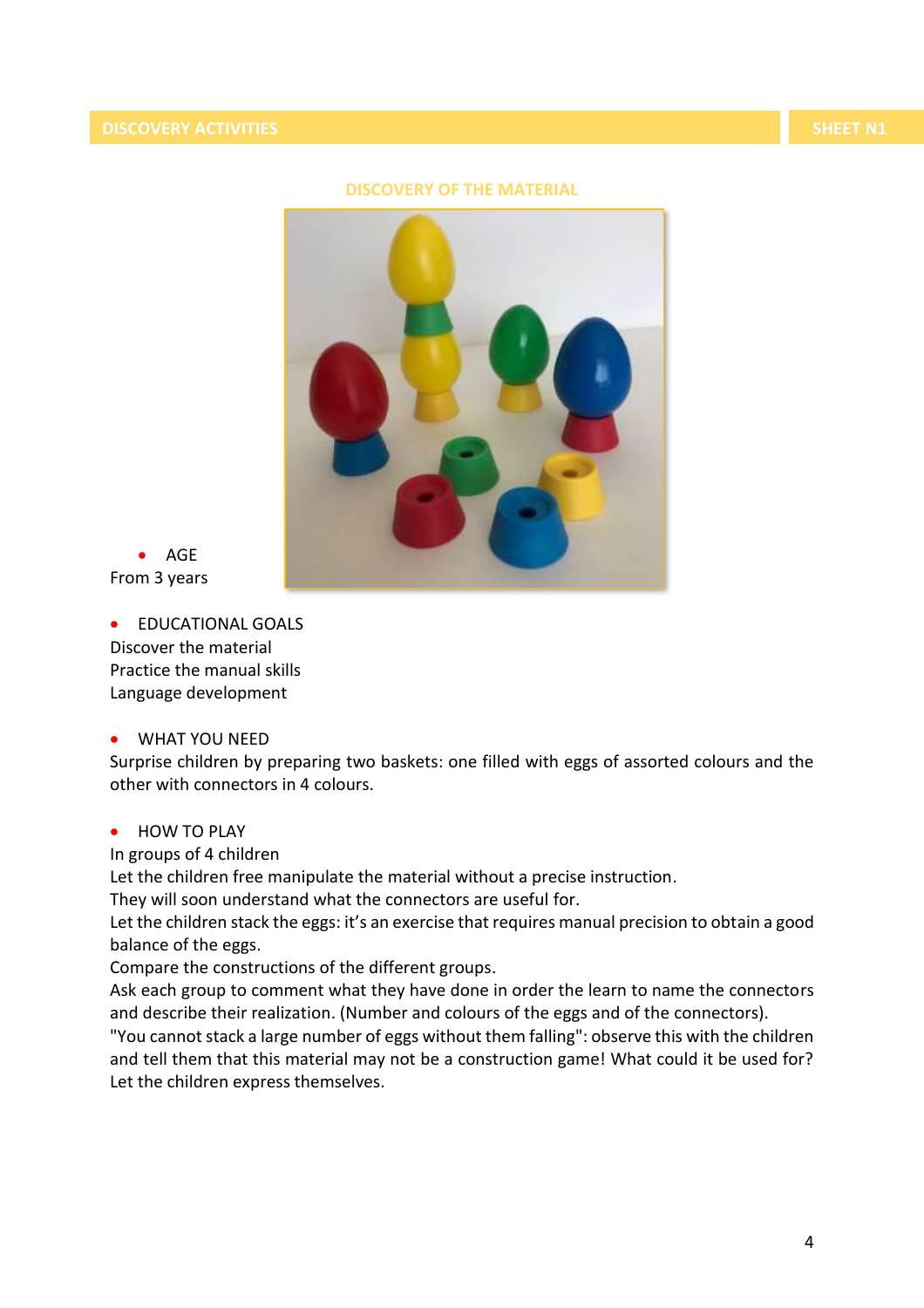# **SORTING BY COLOUR**



 $\bullet$  ETA' From 3 years

**• EDUCATIONAL GOALS** 

Sorting by colour. Be able to name them Count and respect an instruction Practice the manual skill Language development

WHAT YOU NEED

Place on a basket the same number of eggs and connectors in 4 colours.

• HOW TO PLAY

In groups of 4 children.

Instruction n° 1: ask the children to make some small towers of 2 eggs with the connectors of the same colour.

Compare their realizations and ask them to comment.

Instruction n° 2: ask the children to make some small towers of 3 eggs with the connectors of the same colour.

Compare their realizations and ask them to comment.

**•** EXTENTION

The instruction can be varied by multiplying the color combinations between the eggs and the connectors.

See the following sheet No. 3 for examples of illustrated instructions to distribute to children.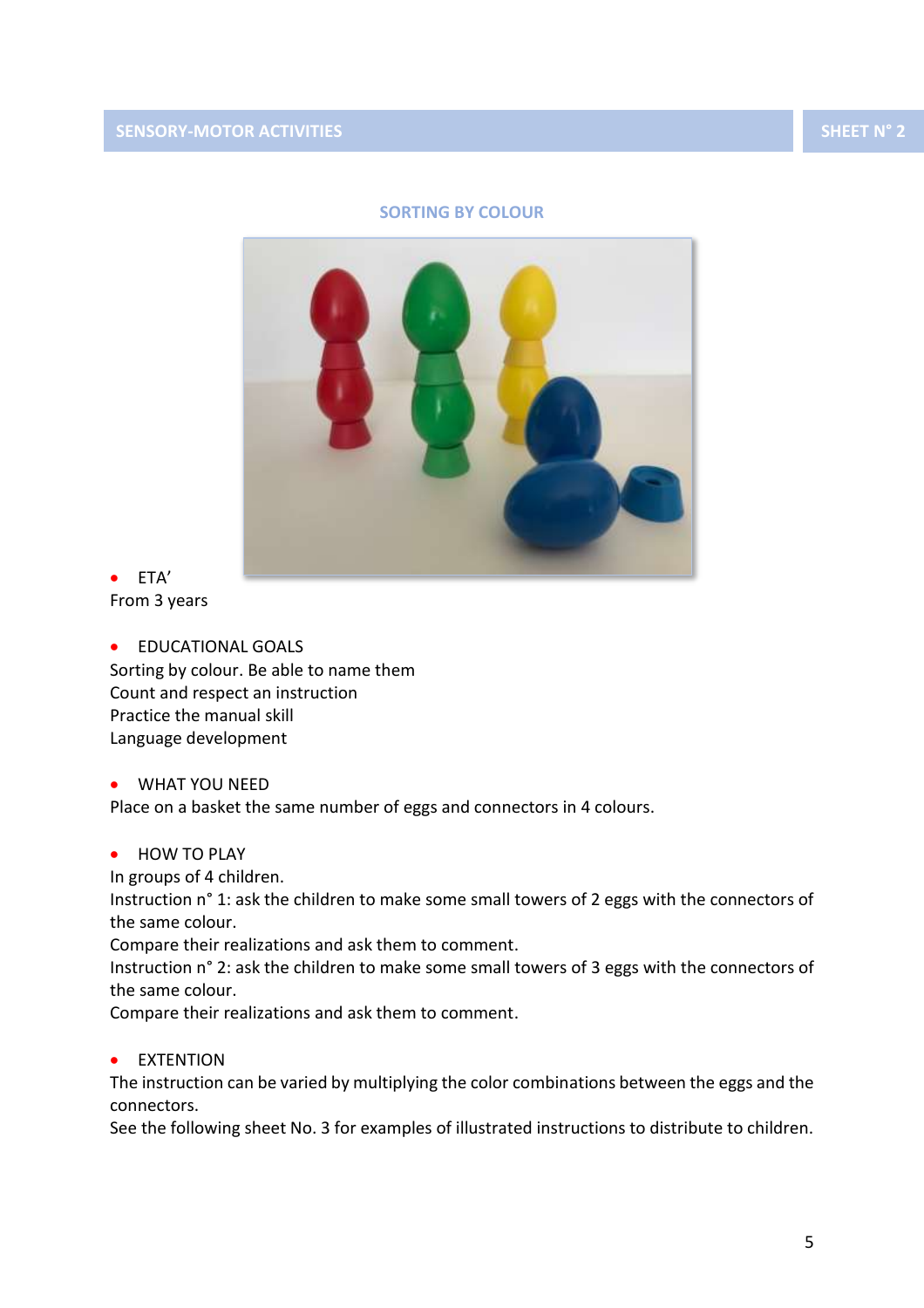**SENSORY-MOTOR ACTIVITIES: Sheet to print SHEET N° 3 SHEET N° 3** 

# **SORTING LABELS**

Some examples of instructions to print and give to children.

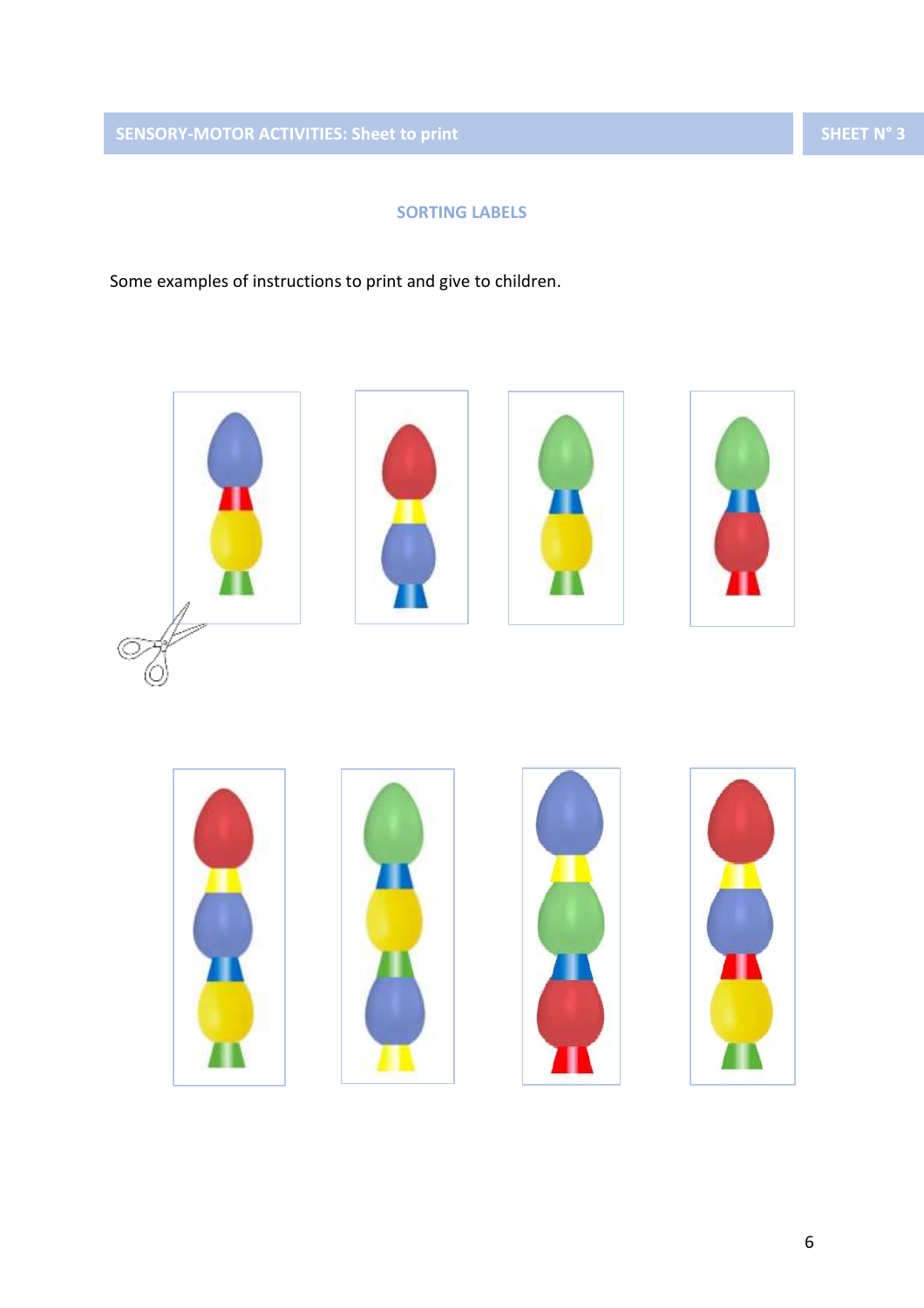# **KIM GAME**



 AGE From 4 years

**•** EDUCATIONAL GOALS Observation and discrimination improvement Visual memory improvement Learning colors Language development

 WHAT YOU NEED Place on a table 3 eggs of different colour on the correspondent connector.

HOW TO PLAY In groups of 4 or 6 children. Ask children to carefully look at the compositions, then ask them to turn back. Hide an egg and ask the children to look and find the missing egg.

**•** EXTENTION

In groups of 4 or 6 children It is possible to increase the difficulty by:

- adding more eggs
- changing the colour of the egg from the colour of the connector
- showing some towers with 2 eggs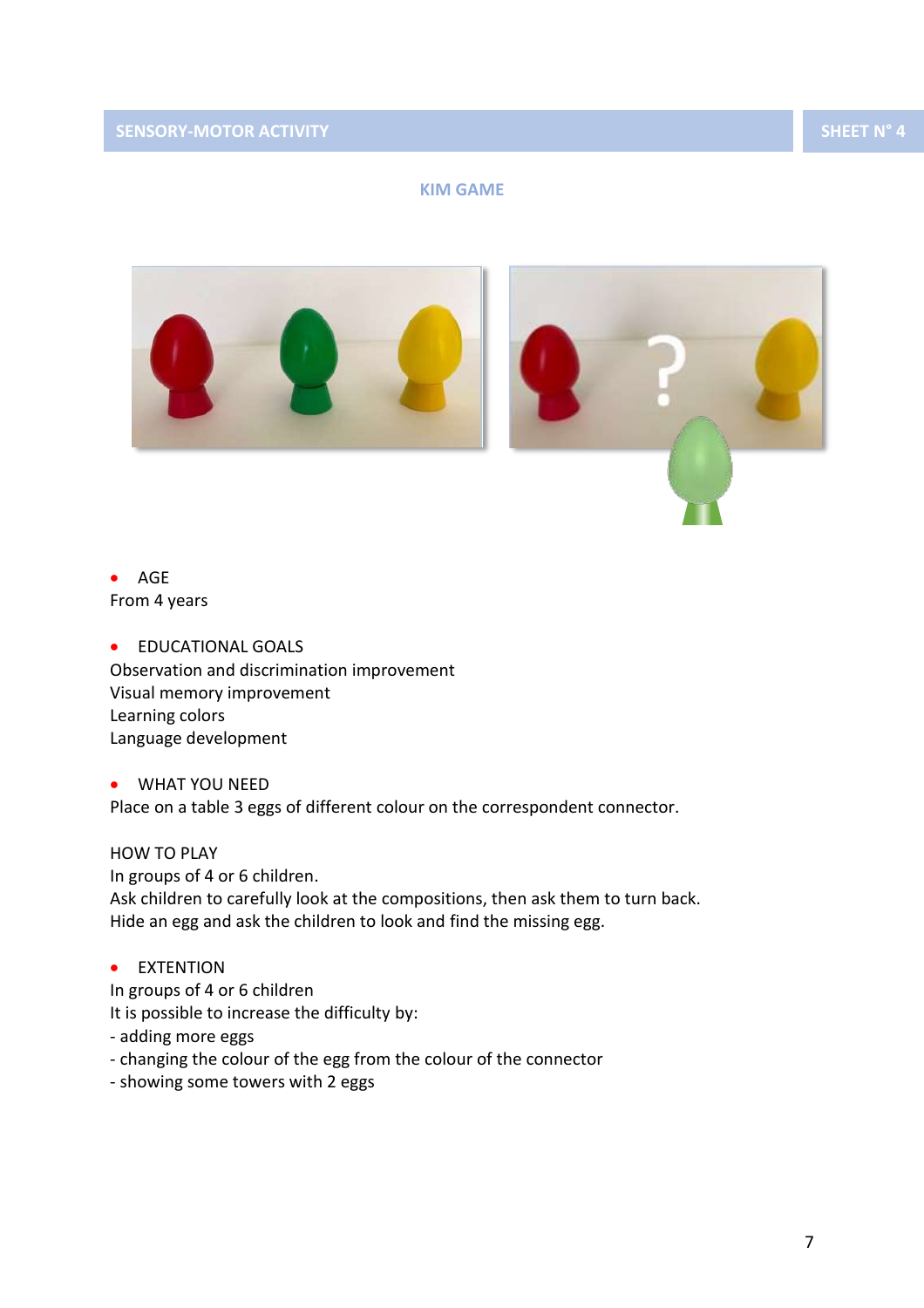# **THE INTRUDER**



 $\bullet$  AGE From 4 years

**• EDUCATIONAL GOALS** Observation and discrimination improvement Learning colors Language development

# WHAT YOU NEED

Line up a tower of 6 eggs on their connectors in the same color (see photo). Provide only one color difference: either an egg or, more difficult, a connector.

# **•** HOW TO PLAY

In groups of 4 or 6 children

Ask the children to carefully look at the three compositions and find the intruder.

**•** EXTENTION

In groups of 4 or 6 children. It is possible to increase the difficulty by:

- adding more eggs
- increasing the number of intruders.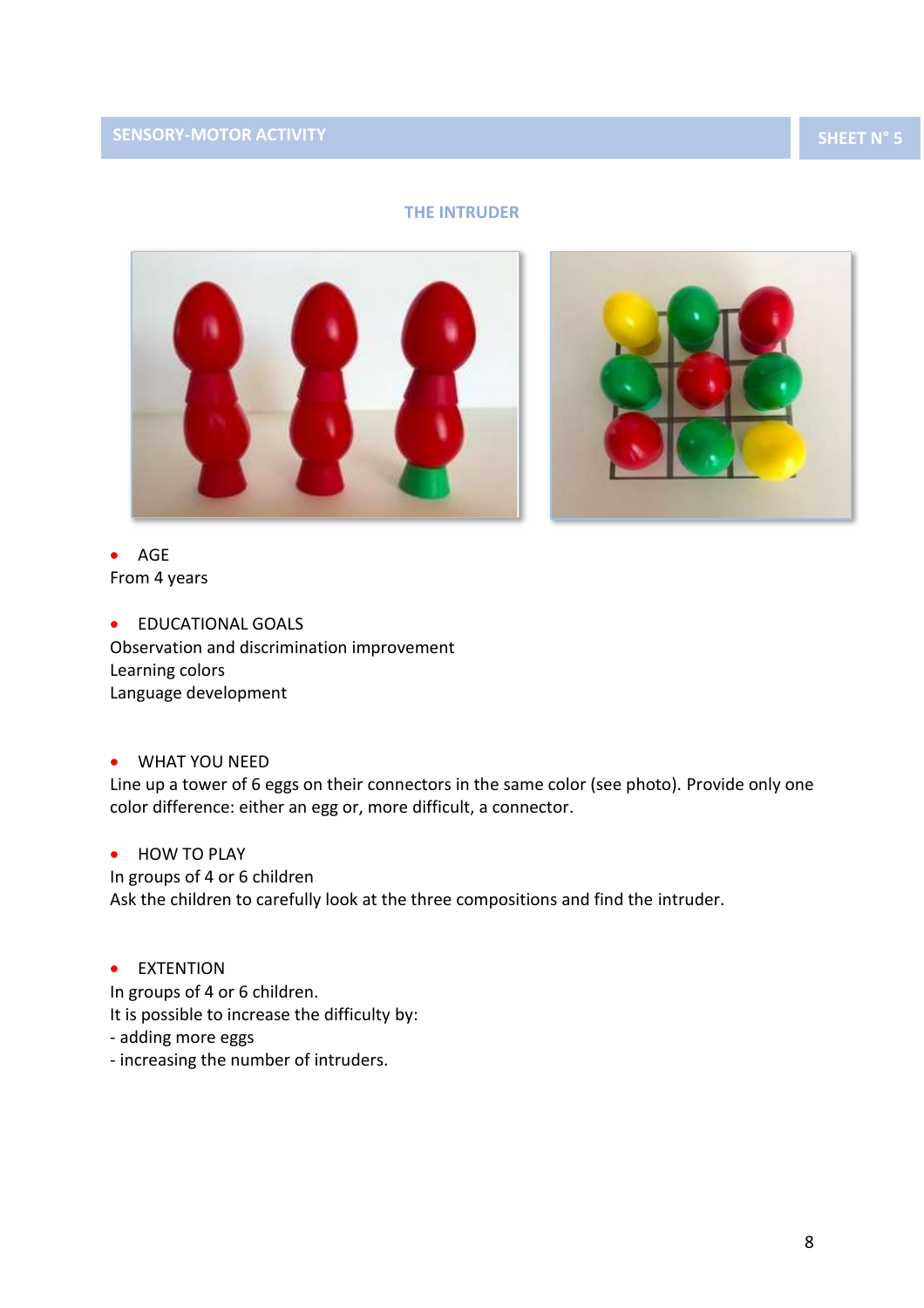#### **DECREASING, INCREASING SIZES**



 AGE From 4 years

**• EDUCATIONAL GOALS** 

Approach the notion of increasing and decreasing number through the notion of size: "big", "medium", "small".

Observation development Manual skills improvement

# WHAT YOU NEED

Align a tower of 1 egg on 1 connector, a tower of 2 eggs on 2 connectors and a tower of 3 eggs on 3 connectors. Initially the colour has to be identical so that the size of the towers is more easily identifiable visually.

#### • HOW TO PLAY

In groups from 4 to 6 children

1: Ask the children to show the smaller tower, the taller tower, and give a name for the tower that is neither the smallest nor the largest: the "medium".

2: Ask the children to build their own tower: a small one, a medium one and a big one. Check and promote discussion.

#### **•** EXTENTION

In groups from 4 to 6 children

1: ask the children to build 3 towers, from the biggest to the smallest and 3 towers from the smallest to the biggest.

Check with them and promote discussion.

2: For older children: print and distribute sheet n° 7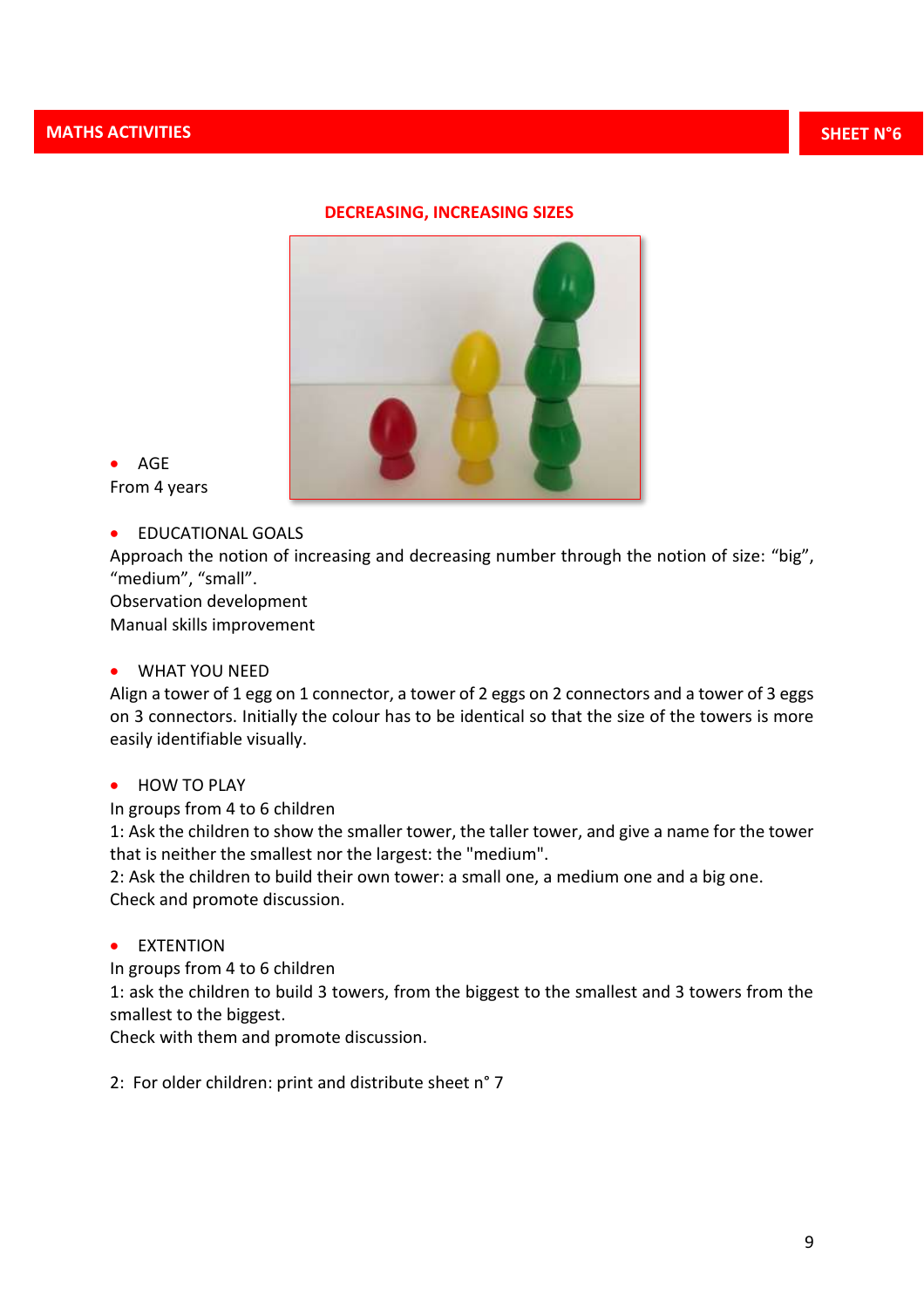# **MATHS ACTIVITIES : Sheet to copy SHEET N°7**

# **BIG, MEDIUM, SMALL**

Some instructions to be printed and distributed to children

• Circle in red the big tower In green the big tower in blue the medium tower







• Sort the towers from the smallest to the biggest matching them to the correspondent number:

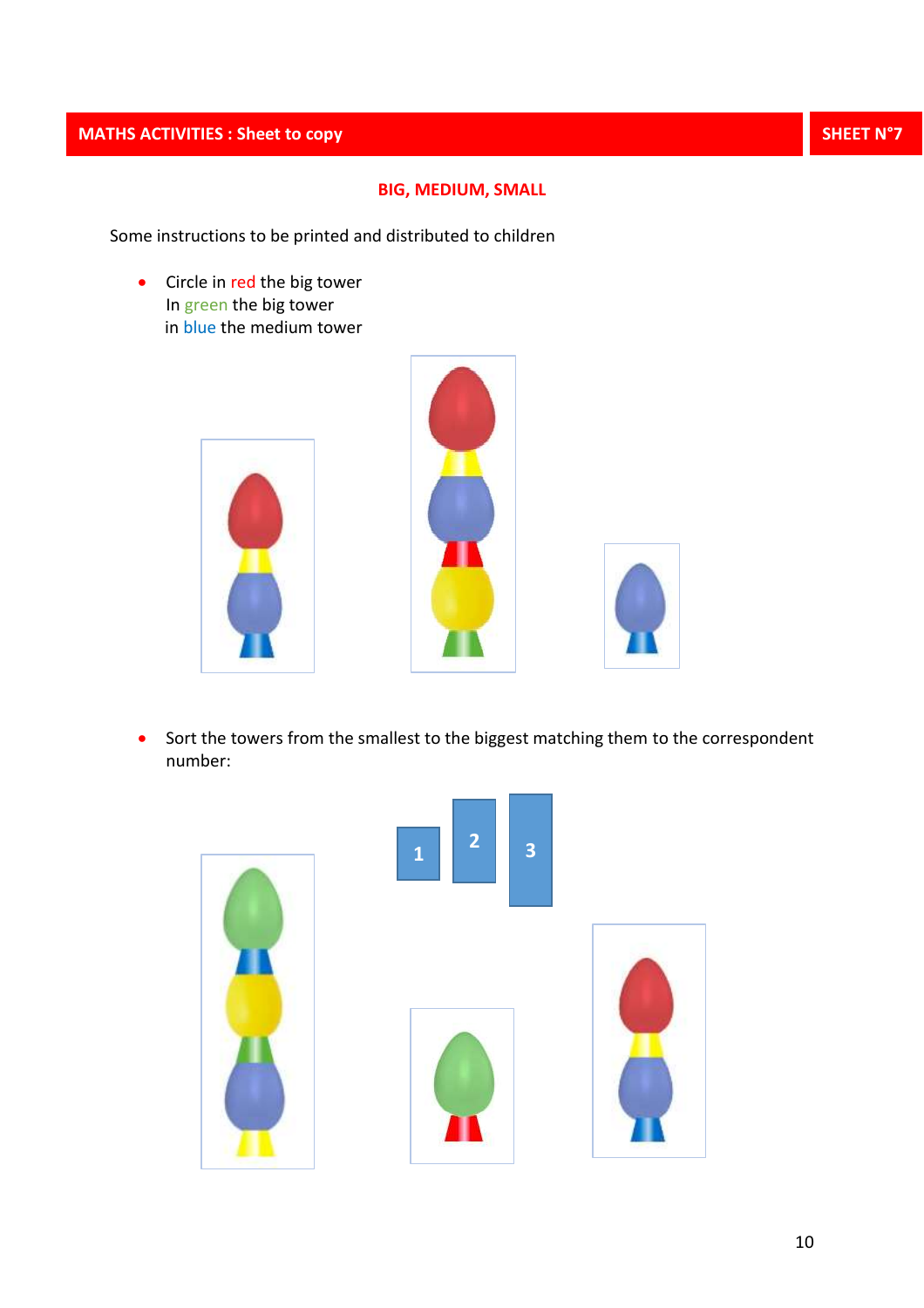# **ALTERNATIONS**



• AGE From 4 years.

**•** EDUCATIONAL GOALS Observation development Reasonning Be able to identify and continue a two-term alternation. Manual skills improvement Développer son langage Language improvement

 WHAT YOU NEED Prepare a simple alternation: pairs egg-connector of the same colour.

• HOW TO PLAY

In groups of 4 children Ask the children to continue the alternation. Verify with them. Promote the discussion describing what they have done.

**•** EXTENTION

Make one or more grids of 10 squares on a cardboard. Square dimensions 5 cm x 5 cm. (See sheet N°9).

According to the children's age, it will be possible to vary the alternances, increasing their difficulty by:

- Combining the colour of the eggs and of the connectors
- Offering the alternations of 3 or 4 terms
- Offering towers of 2 or 3 eggs.

Check with them and promote discussion.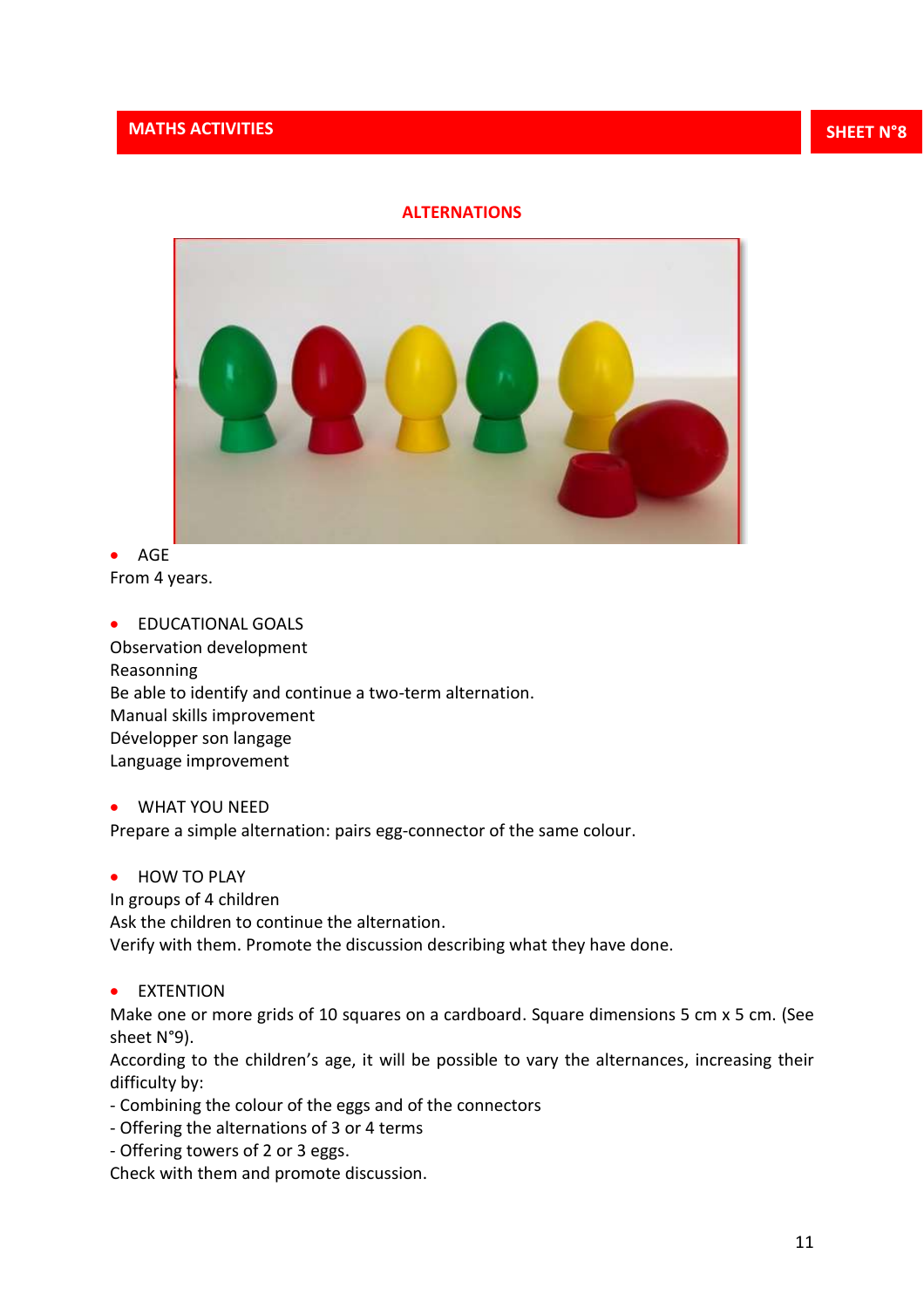# **ALTERNATIONS**

Some instructions to be printed and distributed to children so that they can understand the concept of alternations.

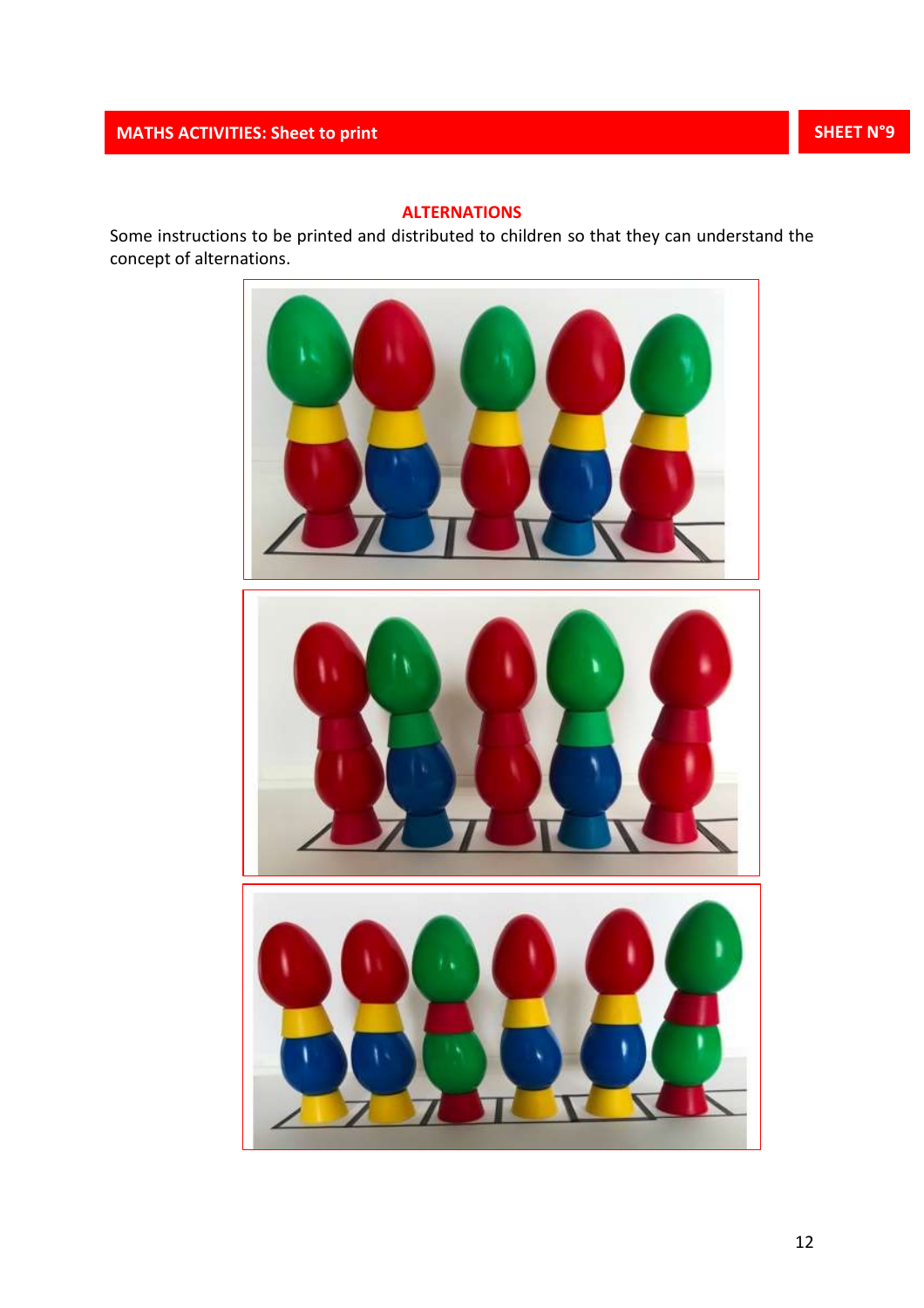# **COUNT UP TO 5 AND UP TO 10**



 $\bullet$  AGF From 4/5 years

- **EDUCATIONAL GOALS** 
	- 1. Introducing the concept of quantity and numerical order: count up to 5 and up to 10.
	- 2. Language development
- WHAT YOU NEED

Make one or more grids with 10 squares on a cardboard paper. Square dimensions 5 cm x 5 cm.

Prepare two baskets, the first one filled with eggs, the other filled with connectors in all colours.

## • HOW TO PLAY

In groups of 4 up to 6 children

Two possible ways to play:

3. Ask children to fill a grid of 5 squares in with two eggs and two connectors in each square without specifying the colour.

After that, ask to count the eggs. Some kids will count spontaneously 5 eggs, others 10 eggs. Collect comments and discuss with children

4. Ask the children to fill a grid in order to obtain 10 eggs, without mentioning the connectors. They will have to count before, during and after their action.

Ask children to describe what they have done and how they achieved the result.

**•** EXTENTION

For the older ones, we can point out that we used 5 boxes with 2 eggs in each box to obtain 10 eggs.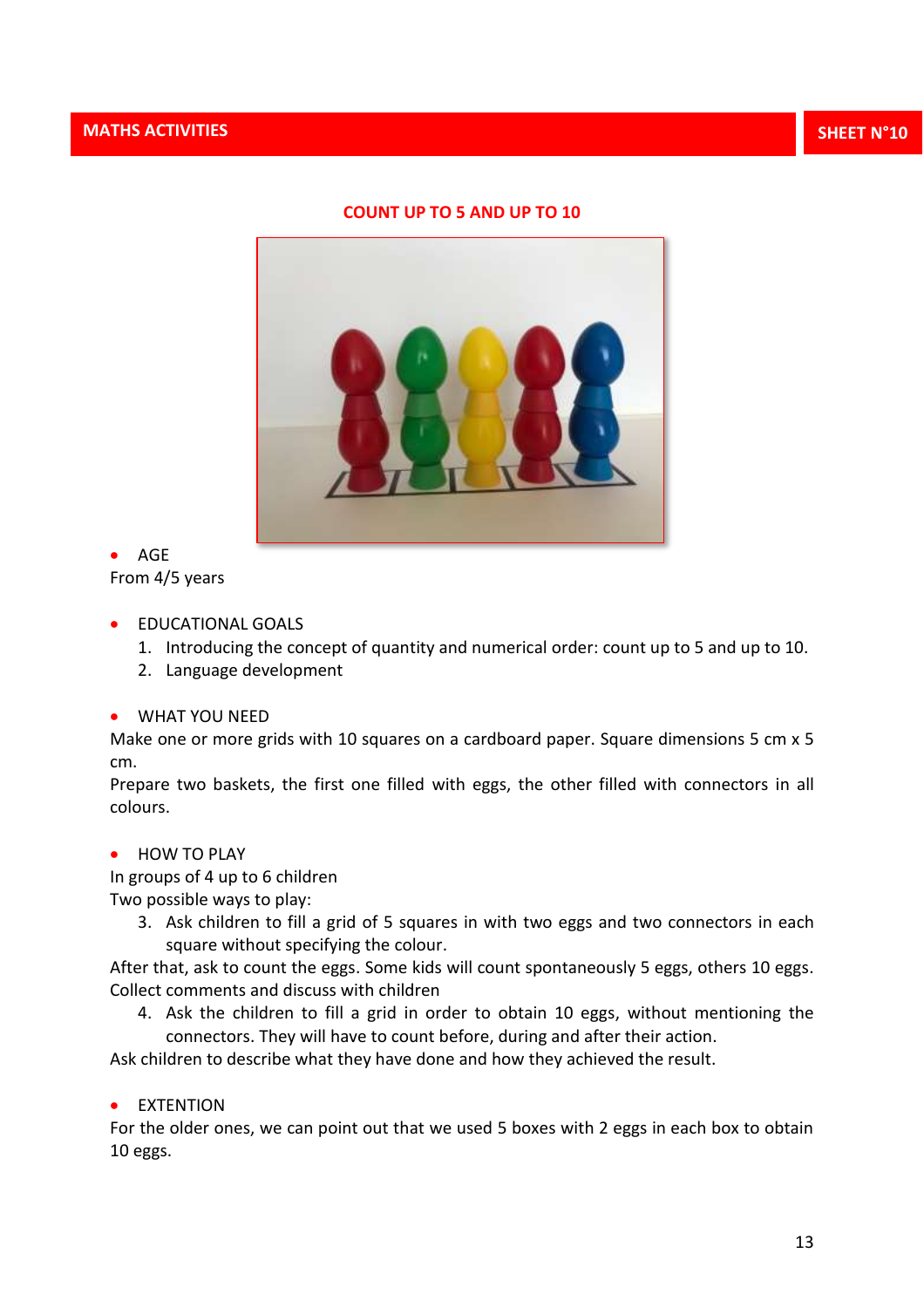# **LE COMPLEMENT A 10**



 $\bullet$  AGE From 5 years.

**•** EDUCATIONAL GOALS Decode an image Learn to count up to 5 Practice number complements Become aware of the different constructions of the same number. Observation and reasoning Practice manual skills (cut, paste...)

# WHAT YOU NEED

Make one or more grids with 10 squares on a cardboard paper. Square dimensions 5 cm x 5 cm.

Prepare a composition of 8 eggs (see picture). A regularity of the colors makes the identification simpler at the beginning.

#### • HOW TO PLAY

In groups of 4 up to 6 children Ask children to fill the grid in to obtain 10 eggs. How many eggs have they add? Check with them and ask to describe their action.

**•** EXTENTION

We can formalize the lived action of the children by offering them instruction sheets to print. (Sheet N ° 12). Children will cut out and glue the eggs to complete their worksheet.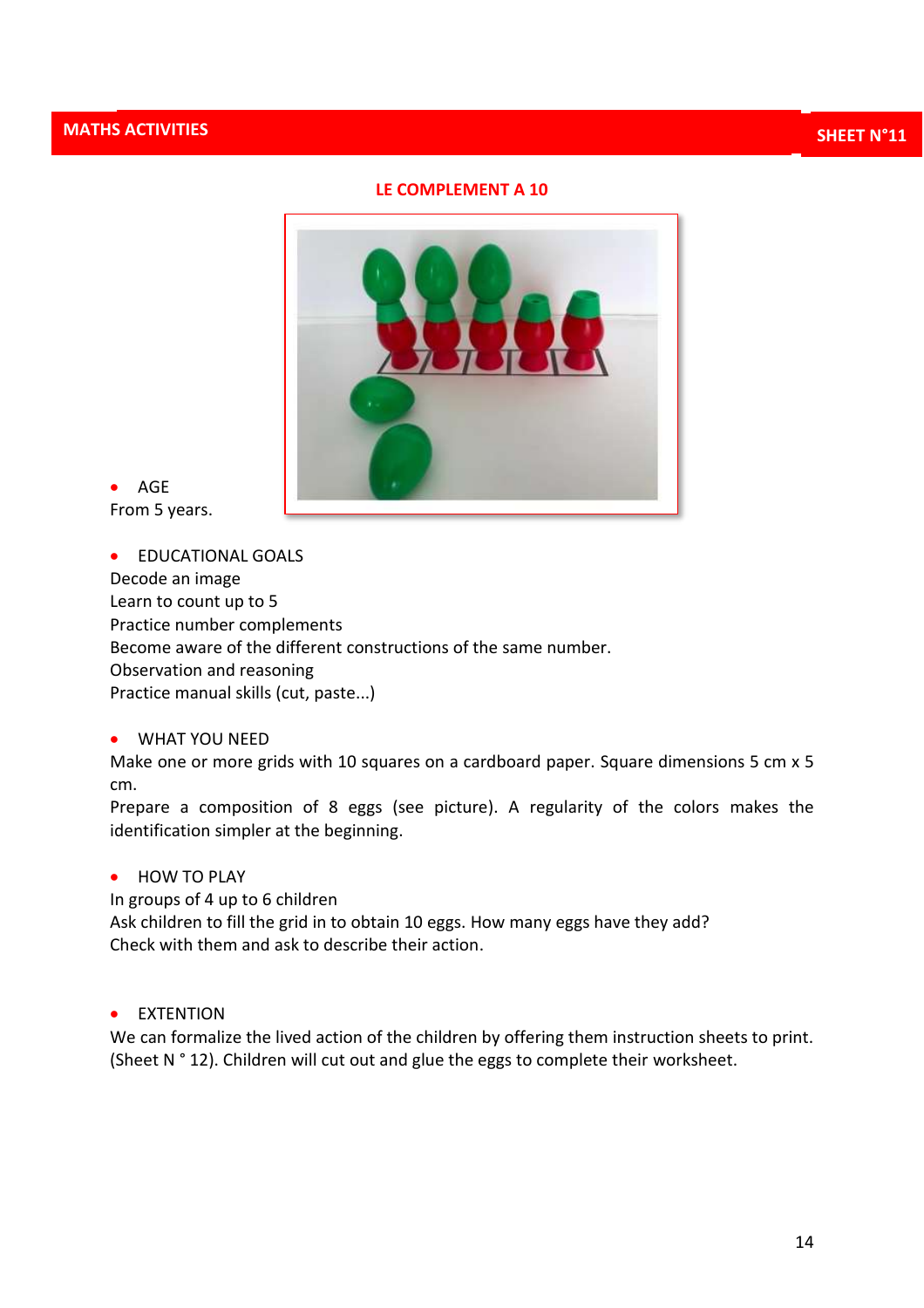# **MATHS ACTIVITIES: sheet to print ring and a set of principal control of principal control of the sheet N°12**

# **COMPLEMENTS TO 10**

Some examples to print, cut out and distribute to children.

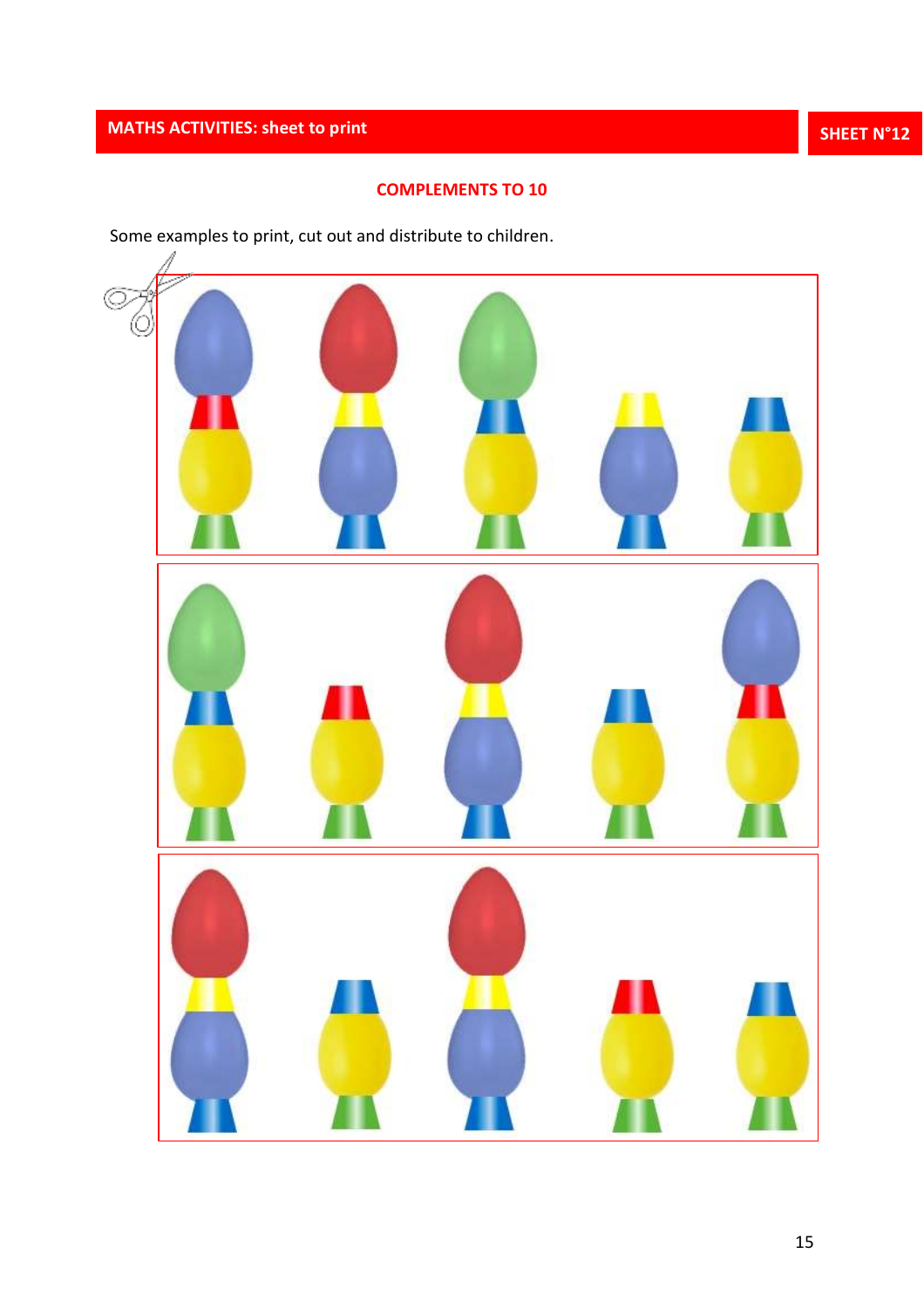

**COMPLEMENTS TO 10**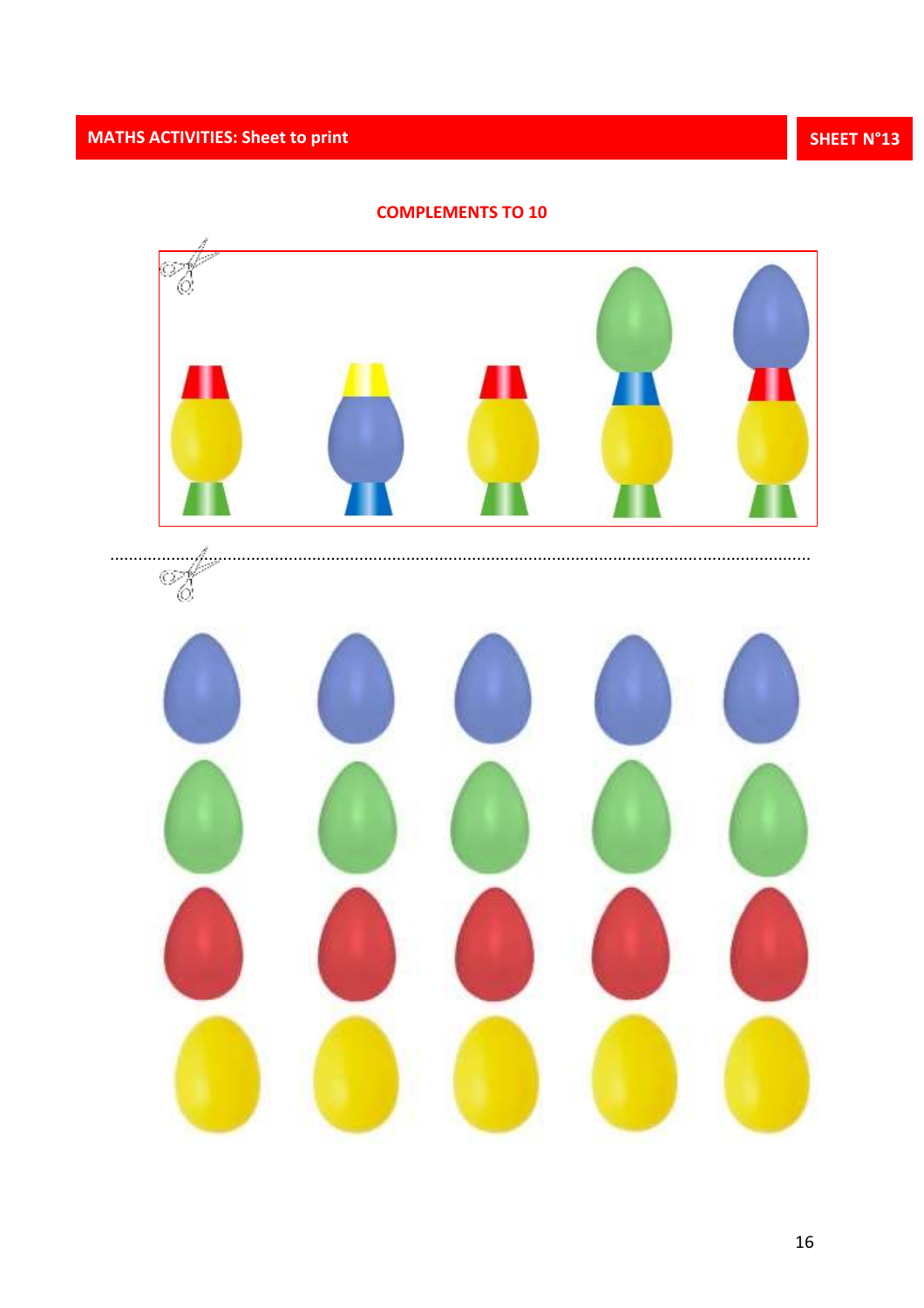# **TOPOLOGY**





• AGE From 5 years

**• EDUCATIONAL GOALS** 

Space perception

Learning the prepositions of location (In front of, behind, in the middle).

Language development

Practice manual skills

WHAT YOU NEED

Make one or more grids with 9 squares on a cardboard paper (15x15 cm). Square dimensions 5 cm x 5 cm.

Cover the grid with eggs of indifferent colors but reserving a color for a tower of 2 eggs, red for example.

Place the tower in a remarkable place: in the middle, at the right corner, at the left corner ...

**• HOW TO PLAY** 

In groups of 4 up to 6 children.

Place the children in a line so that the composition is **in front of them.**

Ask them to say where the red tower is.

Collect the answers and specify the position of the tower, even if they are not yet old enough to use the concepts of right or left: in the middle, in front, in the corner behind ...

# **•** EXTENTION

Individually

Distribute a 9-square grid to each child. Ask them to cover the grid with eggs whose color (s) can be imposed and ask to place a tower of two eggs in a specific position on the grid: in the middle, in front, behind, on the side.

Check, collect comments and adjust responses.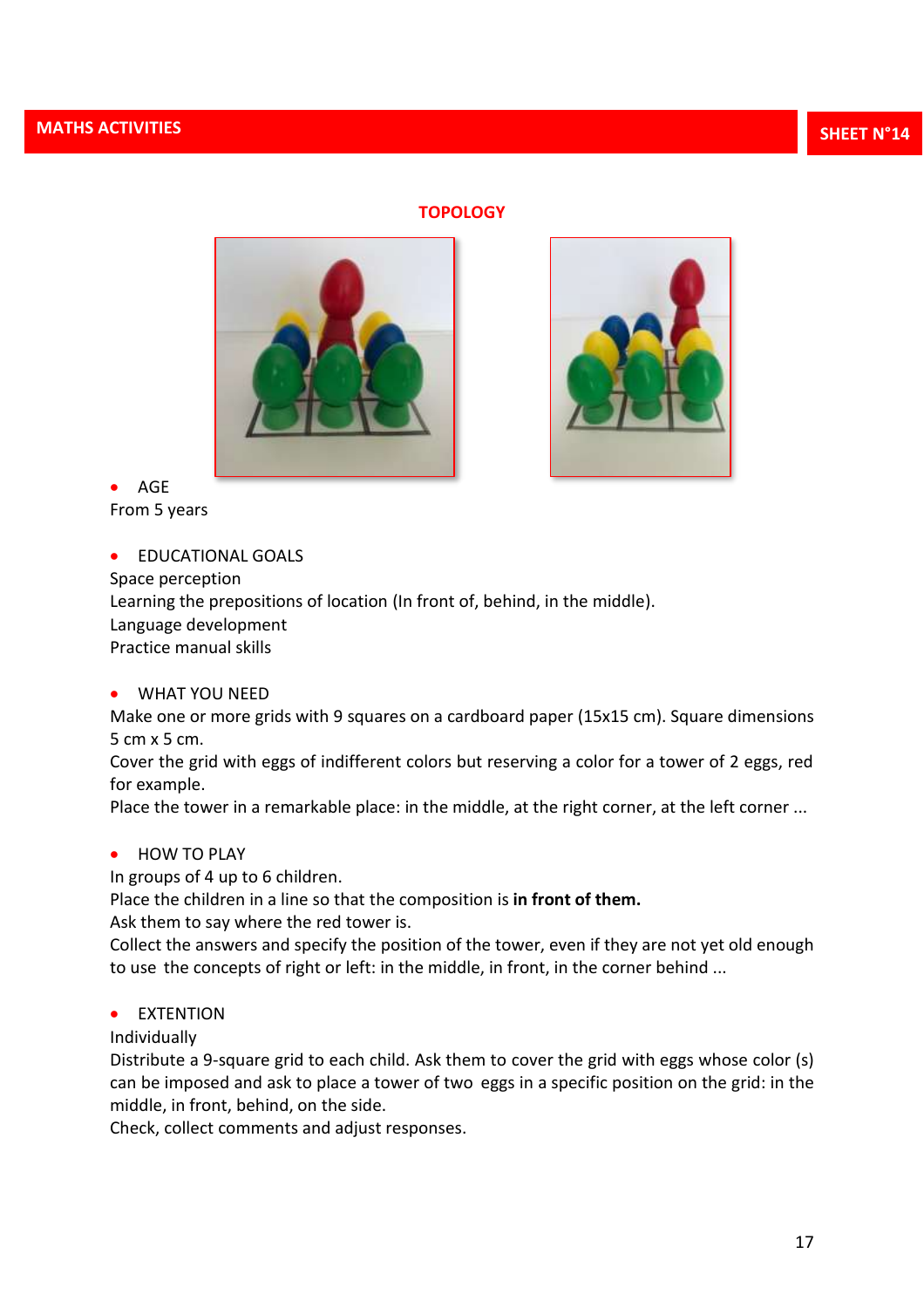# **SYMMETRY**



# AGE From 5 years

**• EDUCATIONAL GOALS** Introduce the concept of simmetry Language development Practice manual skills

### WHAT YOU NEED

Prepare one or more grids of 5, 10 and 9 squares on a cardboard paper. Square dimensions: 5 cm x 5 cm.

Place half symmetry on each chosen grid, with a tower of stuck eggs.

• HOW TO PLAY

In groups of 4 up to 6 children.

Place the children in front of one of the grids and ask them to complete. The aim is that the two halves of the grid are 'the same'.

Collect questions and comments. Help them if necessary.

# **•** EXTENTION

The symmetry proposals can be infinitely varied: horizontal, vertical, diagonal ... and the number of overlays of eggs.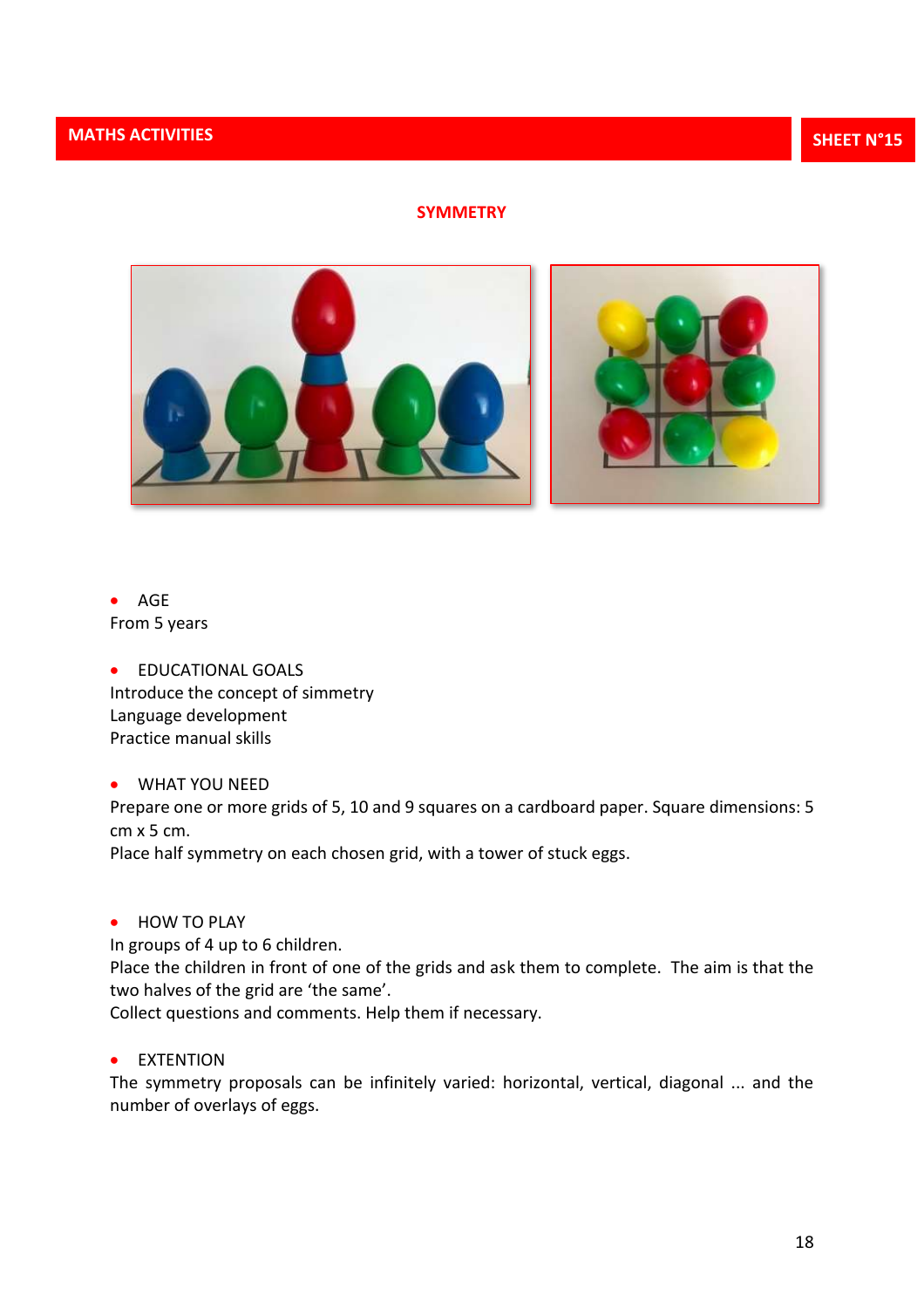# **TIC-TAC-TOE**



 $\bullet$  AGE From 5 years

**• EDUCATIONAL GOALS** Learn to play together Understand and respect a game rule Strategy **Observation** Language development

WHAT YOU NEED

Make one or more grids with 9 squares on a cardboard paper (15x15 cm). Square dimensions 5 cm x 5 cm.

Prepare 3 eggs of the same colour for each child.

# • HOW TO PLAY

In groups of 3 children

Explain the game rules: the first 3 eggs must be aligned, either on a row, or on a column, or diagonally ("Across"). Be careful, you must observe what others do so that they do not win before you! The first player that lines up three eggs is the winner!

**•** EXTENTION

If several groups play at the same time, we can organize a small tournament with the winners!